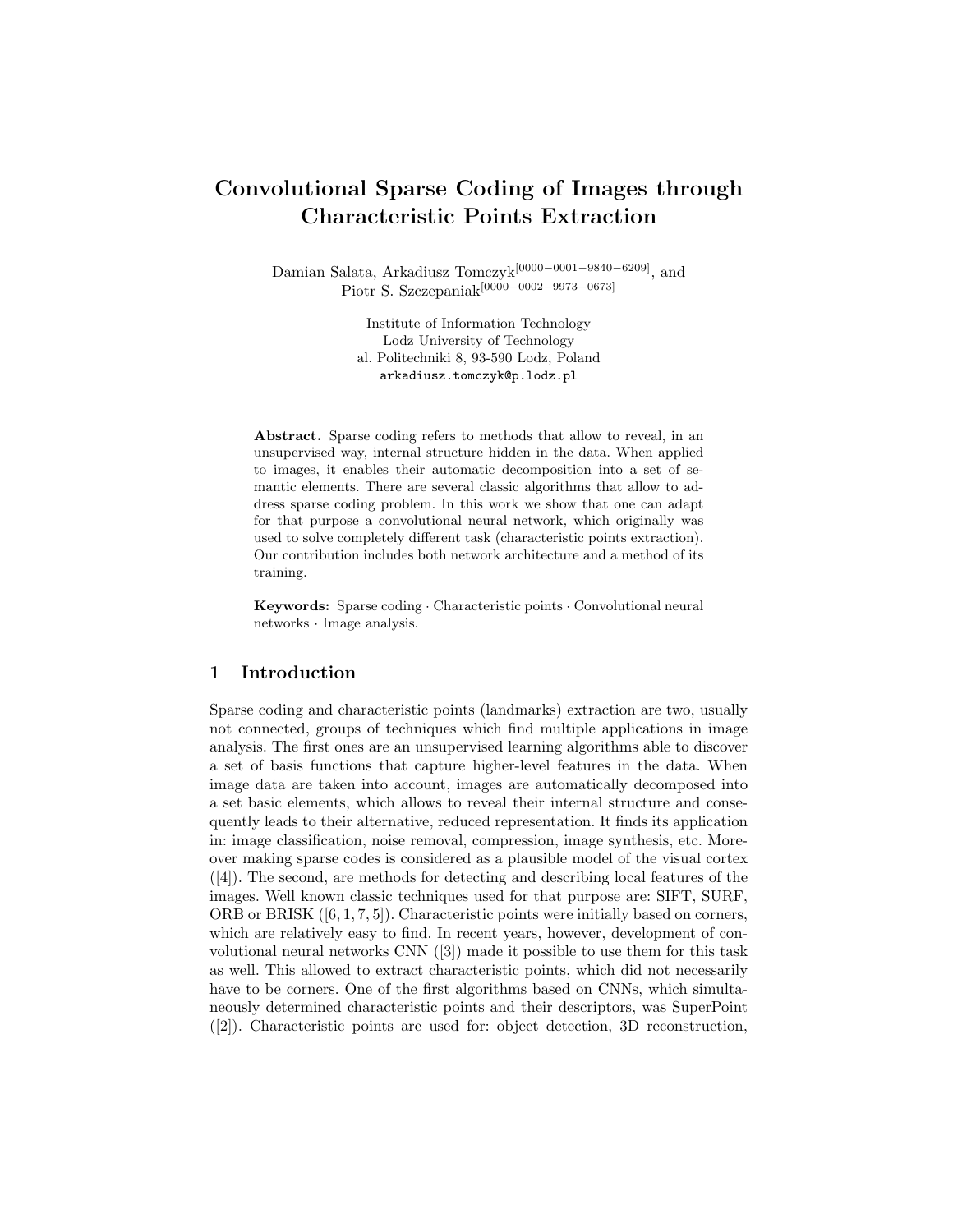#### D. Salata et al. 13



Fig. 1. The difference between original SuperPoint architecture (a) and its modified version used in this work (b). The main difference is abandonment of characteristic point extraction PTS and combination of thresholded HEATMAP with DESC to create the input of the decoder (they contain sparse code of the input image).

panorama stitching by combining different images, object tracking, video stabilization, etc.

In this paper we propose a novel method for image sparse coding which bases on characteristic points extraction algorthm. The original contribution of this paper covers: encoder basing on landmark detector, 2D sparse codes with non-linear decoder, loss functions and two-stage training procedure.

# 2 Method

In our approach we use a modified  $SuperPoint<sup>1</sup>$  convolutional characteristic points extractor, which architecture is presented in Figure 1a, as an encoder part of autoencodoer shown in Figure 1b. This architecture was chosen since its working principle enables an easy imposition of sparsity constraints. The original method for a given input image of size  $W \times H$  generates two outputs X

<sup>&</sup>lt;sup>1</sup> Due to limited number of pages, only necessary details of this method are presented in this work - we encourage reader to get familiar with original work [2].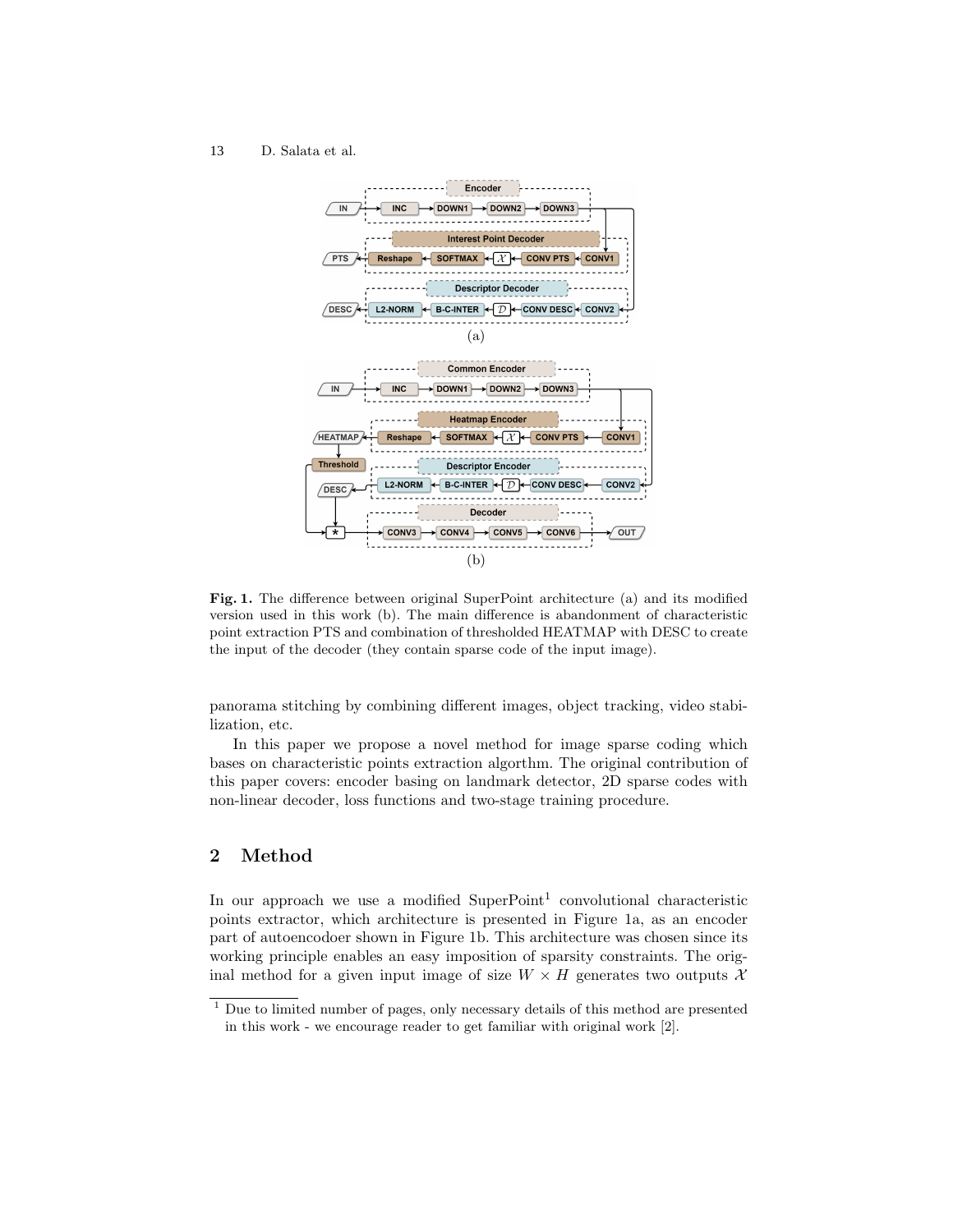

Fig. 2. Sample reconstructions of selected MNIST test images, from left there are: input image, thresholded HEATMAP, all channels of DESC map and network output.

and D of reduced size  $W/8 \times H/8$ , which after further processing, lead to positions of landmarks PTS and d-dimensional descriptor map DESC (after bicubic interpolation size of DESC is the same as the size of input image).

Our modifications were motivated by both the need of adding convolutional decoder and the necessity of proper loss function  $\mathcal L$  definition. We do not extract PTS from  $X$  but generate HEATMAP containing probabilities of landmarks existance separately in non-overlapping  $8 \times 8$  blocks. In order to prevent decoder learning from insignificant codes we threshold the HEATMAP to remove small values (values below 0.1 are set to be 0). Finally, since both thresholded HEATMAP and DESC are of the same size  $W \times H$ , we multiply them elementwise to create the input of the decoder. To define sparsity constraints we use properties of  $\mathcal{X}$  ([2]). It contains vectors with 65 elements. First 64 values are later interpreted as probabilities of landmarks in HEATMAP blocks (after reshaping), whereas the last one indicates the probability of landmark absence in the considered block. Since, within every block, the sum of all those probabilities is equal to 1 (thanks to the softmax operation) to force minimum number of landmarks (sparsity) we can expect a value close to 1 at the last position of  $X$  vectors. To express less restrictive requirement of having only one or none significant landmark, we can anticipate that maximum value of vectors in  $\mathcal{X}$ should be close to 1. Further, we denote constraints taking into account the above observations as  $\mathcal{L}^{hard}$  and  $\mathcal{L}^{soft}$ , respectively.

Autoencodoer is trained to reconstruct its input on the output. That is why the main component of the loss function is a mean squared error  $\mathcal{L}^{mse}$  between network output and input. The preliminary experiments have shown that direct usage of hard sparsity constraint does not allow finding the desired optimum. That is why, we propose a two-stage strategy where at the begining network is trained using  $\mathcal{L} = \mathcal{L}^{mse} + \lambda \cdot \mathcal{L}^{soft}$ , and later the  $\mathcal{L} = \mathcal{L}^{mse} + \lambda \cdot \mathcal{L}^{hard}$  is applied.

# 3 Results

To show the properties of the proposed approach we have trained autoencoder using MNIST dataset with hand-written digits. In the conducted experiments the descriptor size d was equal to 4 and  $\lambda = 0.1$ . Sample reconstruction results